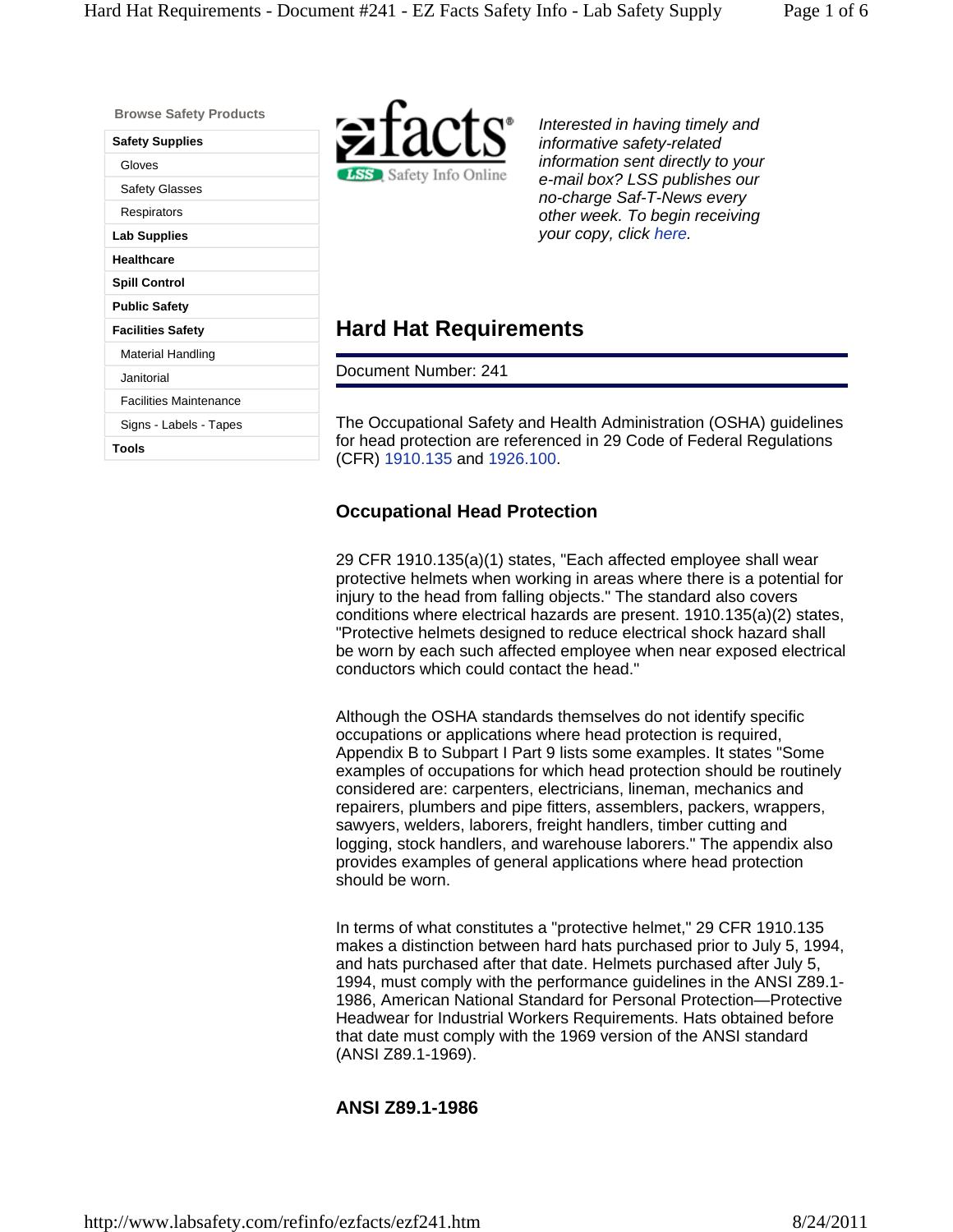ANSI Z89.1-1986 separates protective helmets into different types and classes.

The standard identifies Type 1 and Type 2 helmets. Type 1 helmets incorporate a full brim (the brim fully encircles the dome of the hat); Type 2 helmets have no encircling brim, but may include a short bill on the front (similar to a baseball cap).

In terms of electrical performance, ANSI Z89.1-1986 recognizes three classes:

- **Class A Helmets** are intended to reduce the force of impact of falling objects and to reduce the danger of contact with exposed low-voltage electrical conductors. For certification, sample shells are proof-tested at 2,200 volts of electrical charge.
- **Class B Helmets** are intended to reduce the force of impact of falling objects and to reduce the danger of contact with exposed high-voltage electrical conductors. Sample shells are proof-tested at 20,000 volts.
- **Class C Helmets** are intended to reduce the force of impact of falling objects, but offer no electrical protection.

**Note**: The voltages stated in Classes A and B are not intended to be an indication of the voltage at which the headgear protects the wearer.

In addition to electrical protection, hard hats are also tested for impact and penetration resistance from blows to the top of the head, flammability resistance, and water absorption. The rigorous testing requirements are described in detail within the standard.

Every hard hat conforming to the requirements of ANSI Z89.1-1986 must be appropriately marked to verify its compliance. The following information must be marked inside the hat:

- The manufacturer's name
- The legend, "ANSI Z89.1-1986"
- The class designation (A, B or C)

#### **ANSI Z89.1-1997**

In 1997 ANSI published a revision to its Z89.1 head protection standard. ANSI Z89.1 contains some notable changes.

The revision eliminated the old Type 1 and Type 2 design designations. In the revised standard, "Type" is used to designate whether a helmet provides protection strictly from blows to the top of the head (Type I) or protection from blows to both the top and sides of the head (Type II).

In addition, Z89.1-1997 also changed the alpha designations for the classes of electrical performance. Under Z89.1-1997, the following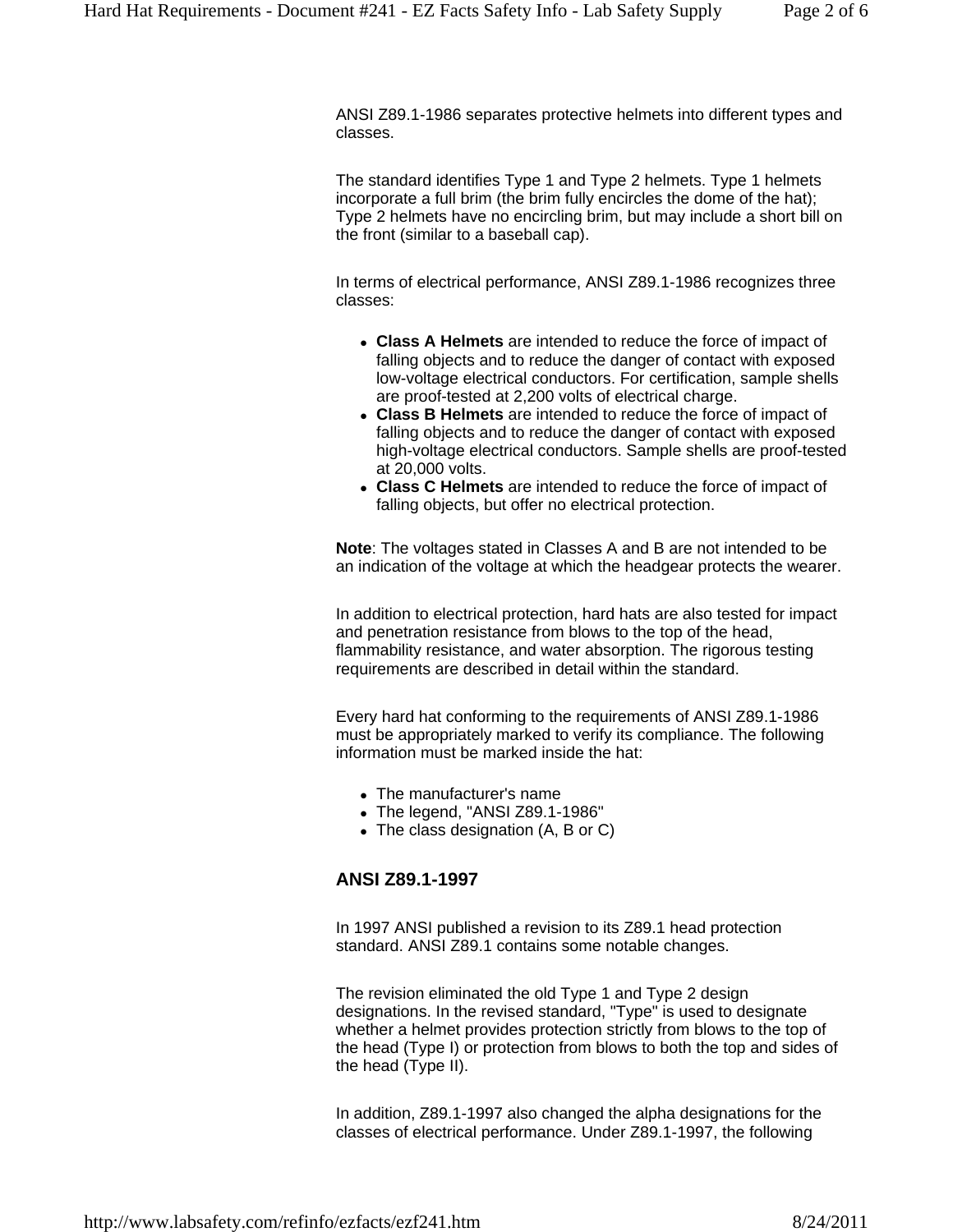three classes are recognized:

- **Class G (General) Helmets**--This is equivalent to the old Class A. Class G helmets are proof tested at 2,200 volts.
- **Class E (Electrical) Helmets**--This is equivalent to the old Class B. Class E helmets are proof tested at 20,000 volts.
- **Class C (Conductive) Helmets**--This class provides no electrical insulation; the alpha designation did not change from the old standard.

Hard hats must also contain user information under the 1997 standard. In addition to the manufacturer's name, ANSI legend and class designation, Z89.1-1997 compliant helmets must be marked with the date of manufacture. Instructions pertaining to sizing, care and service life guidelines must also accompany the hard hat.

#### **ANSI Z89.1-2003**

ANSI also published a revision to the Z89.1-1997 standard in 2003. The most significant changes from the 1997 version were made to harmonize with other national standards that test and evaluate equipment performance. In addition, many physical requirements for helmet components that do not provide added user value or that limited design or performance had been removed.

#### **ANSI Z89.1-2009**

ANSI published a revision in January of 2009. The significant changes from the 2003 version are three non-mandatory tests and are easy to understand. Each of these tests if elected to be tested by the manufacturer will display three new markings on the helmet.

The three optional test criteria are:

**Reverse Donning:** Helmets marked with a "reverse donning arrow"

can be worn frontward or backward in accordance with the manufacturer's wearing instructions. They pass all testing requirements, whether worn frontward or backward.

**Lower Temperature:** Helmets marked with a "LT" indicates that the hard hat meets all testing requirements of the standard when preconditioned at a temperature of -30°C (-22°F).

**High Visibility:** Helmets marked with a "HV" indicates that the hard hat meets all testing requirements of the standard for high visibility colors. This includes tests for chromaticity and luminescence.

#### **OSHA Proposed Revisions**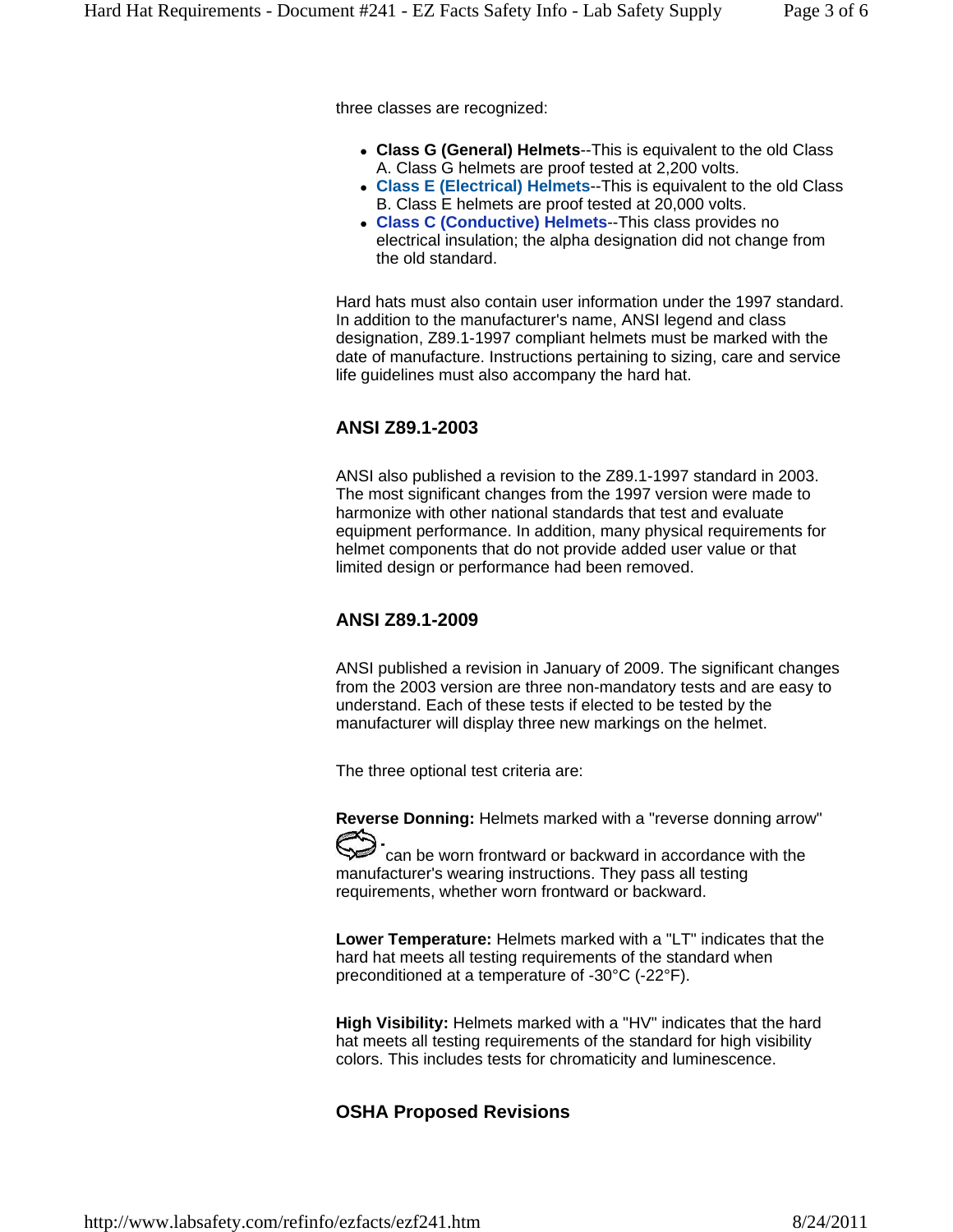In May, 2007 OSHA issued a notice of proposed rulemaking to revise the personal protective equipment (PPE) sections of its general industry, shipyard employment and marine terminals standards. The notice addressed eye and face protective devices, head protection and foot protection.

The proposal suggests replacing the existing references to specific consensus standards with performance language requiring PPE to be constructed in accordance with good design standards. Guidance for determining what is a good design standard is included in the proposal. OSHA is also proposing to add nonmandatory appendices that list standards that constitute good design standards.

If OSHA chooses to adopt these proposals, the changes will be noted in the Federal Register. LSS will continually monitor the Federal Register for an announcement of such changes.

### **Service Life**

One common misconception is that hard hats have a predetermined service life - that is not the case. Both the 1986 and 1997 ANSI standards address service life under maintenance and care of the hard hat. The standards state that all hard hat components should be inspected daily for signs of dents, cracks, penetration and any damage due to impact, rough treatment, or wear. Although it is not considered a "shelf life", MSA brand hard hats do have "Useful Service Life Guidelines". These guidelines suggest replacing the suspension every 12 months and the hard hat after 5 years of use. Any hard hat that fails the visual inspection should be removed from service until the problem is corrected.

In addition to everyday wear and tear, ultraviolet (UV) radiation can pose a problem for hats constructed of plastic materials. Damage caused by UV radiation is easy to spot: the hat will lose its glossy finish and eventually take on a chalky appearance. Further degradation could cause the shell to actually start flaking away. Once the effects of UV radiation are detected, the hard hat shell should be immediately replaced.

#### **Commonly Asked Questions**

- **Q.** *Can I put decals on my hard hat?*
- **A.** In most instances, yes.
- **Q.** *Can hard hats be painted?* ANSI Z89.1-2003 Appendix A4 states that caution should be exercised when painting hard hat shells since some paints and
- **A.** thinners may attack and damage the shell and reduce protection levels. The hard hat manufacturer should be consulted before painting.

#### **Q.** *Can I wear my hard hat backward?*

Most likely. Check the helmet for the "reverse donning arrow"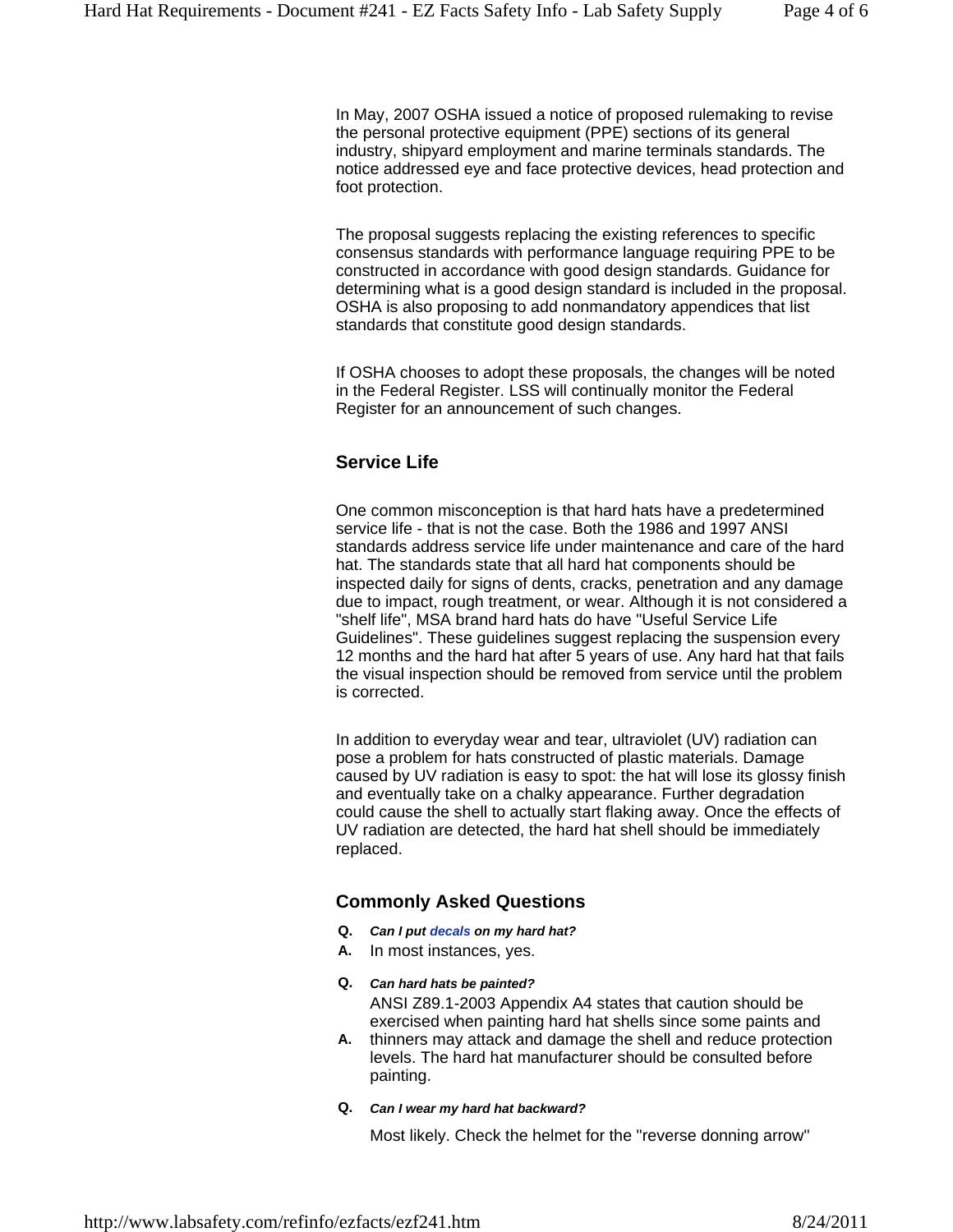marking. The current 2009 edition addresses the issues of reverse wearing of hard hats. The standard now provides a nonmandatory test protocol that will allow manufacturers of hard hats

**A.** to test the helmet and be marked with the "reverse donning arrow" $\bigotimes$ . This means the helmet can be worn frontward or

backward **in accordance with the manufacturer's wearing instructions.**

#### **Sources for More Information**

Hazard Assessment Form

OSHA 29 CFR 1910.135, *Occupational Head Protection Standard* 

ANSI Z89.1-2009, *American National Standard for Personal Protection—Protective Headwear for Industrial Workers*

ANSI Z89.1-2003, *American National Standard for Personal Protection—Protective Headwear for Industrial Workers*

ANSI Z89.1-1997, *American National Standard for Personal Protection Protective Headwear for Industrial Workers*

ANSI Z89.1-1986, *American National Standard for Personal Protection—Protective Headwear for Industrial Workers* 

# Stety Training Center

Stay on top of SAFETY in your workplace! The LSS Online Training Center is the one-stop shop for your safety and compliance needs. One low annual membership fee gives you a smorgasbord of tools to manage your safety program as well as access to economical on-line safety training! Click on the logo above for more information.

#### **FREE Technical Support**

When you have a question, you can rely on our team of technical experts. They'll answer your questions about product specifications, chemical compatibility, regulatory issues, and general worker safety and health.

Call our Safety TECHline™ Technical Support toll-free: 800-356-2501